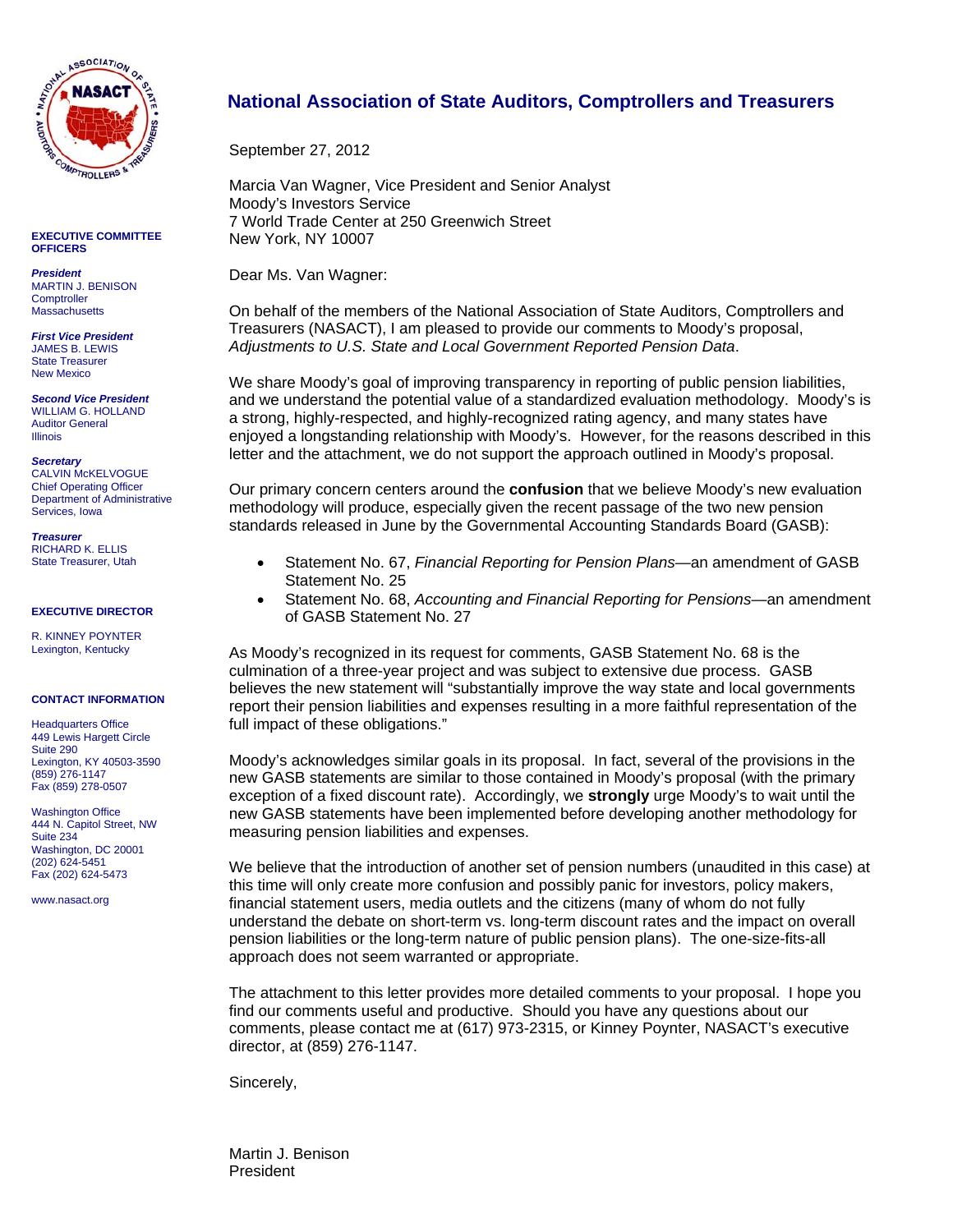## **Attachment**

Moody's *Adjustments to U.S. State and Local Government Reported Pension Data*  Detailed Comments from NASACT

## **Two Areas Specifically Requested for Comment**

In the document, Moody's indicates that it is specifically seeking feedback regarding two points:

1. The usefulness of the proposed adjustments in enhancing the comparability of pension obligations among state and local government entities.

It is our understanding that Moody's proposes to make the same standard adjustments to the disclosures reported by various governments (for example, discount actuarial accrued liabilities using a high-grade corporate bond index rate). The logic of this approach is unclear, as we do not understand how applying a common rate or other adjustment calculation to disparate numbers produced by a variety of state and local governments, under a variety of conditions and assumptions, can somehow generate numbers that are significantly more comparable.

Further, there are many variables that make comparability of pension obligations an unattainable goal. Among these are:

- First, benefit structures vary greatly from entity to entity and change over time with new tiers of benefits being established. There are profound differences in employee contributions, benefit eligibility, benefit formulas, and retiree cost of living adjustments (COLAs). Moreover, some governmental entities provide Social Security coverage for their employees and some do not. Those entities that do not provide social Security Coverage generally provide a higher level of employer provided benefits to compensate for this difference. Also, entities provide different levels of benefits as part of their compensation strategy.
- Second, the investment strategy of pension plans can vary significantly with some plans having an aggressive investment approach and others being more conservative. Plans that are more aggressive will typically realize greater volatility than plans that are more conservative. Investment strategy is a significant variable in that 40 to 60 percent of expected income to meet pension obligations will be derived from investment income.
- Third, funding and actuarial strategies are quite diverse among entities. Some plans utilize stronger economic and demographic assumptions than others. Following the discount rate, the other major assumptions are salary, employee turnover, and mortality. Some plans utilize stronger actuarial methods than others.
- 2. The efficacy of treating pension liabilities similarly to debt to improve the analysis of the long-term liabilities of these governmental entities.

There are certain aspects of pension obligations that are analogous to debt. With most pension plans providing vesting after five to ten years of service and benefits protected by constitutional provisions or by contractual rights, pension benefits are clearly an obligation of the employing entity just as bond interest and principal are obligations of the issuing entity.

However, the measurement of pension obligations is generally more complicated, is subject to more variables, and is susceptible to greater volatility than bond indebtedness. Pension obligations can be significantly affected by: (1) external factors such as the financial marketplace and inflation, and (2)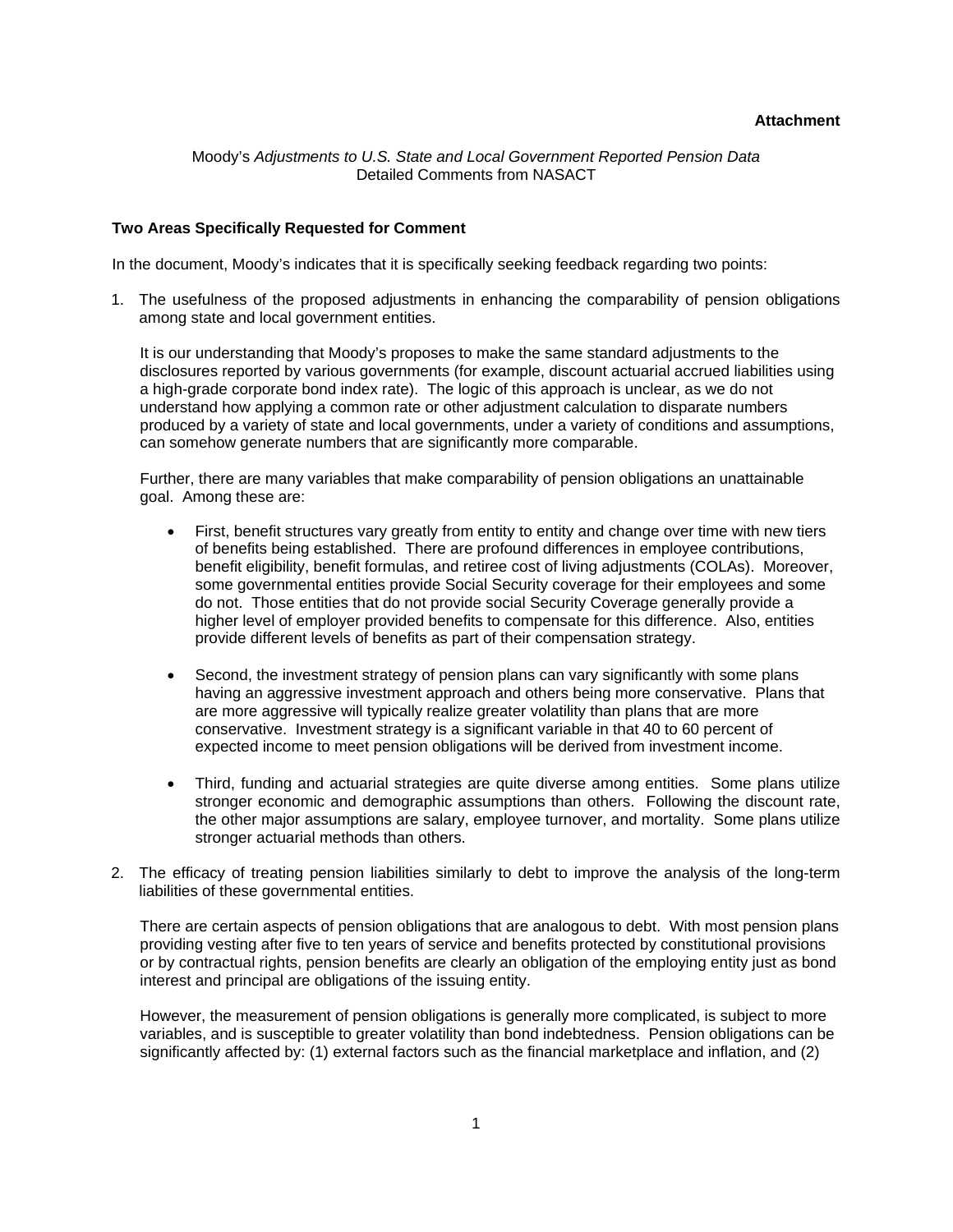internal factors such as mortality, turnover, and employment policies (such as salary policy and reductions/increase of the workforce). Further, the extent to which the pension liability is clear and fixed is yet to be determined, as evidenced by the variety of ongoing litigation concerning states' ability to alter pension benefits.

Further, we do not believe there is efficacy in Moody's proposal for treating pension liabilities similar to debt because of the arbitrary application of a corporate bond rate that bears no relation to the ongoing nature of most government pensions. Pension liability valuations are highly dependent on detailed actuarial assumptions and cannot reasonably be estimated at the aggregate level. In contrast, GASB Statements No. 67 and 68 will provide an audited valuation that will be viable for reporting pension liabilities similarly to government debt liabilities.

## **Four Principal Adjustments**

Below are our comments on the four principal adjustments to as-reported pension information:

1. *Multiple-employer cost-sharing plan liabilities will be allocated to specific government employers based on proportionate shares of total plan contributions.* 

We do not object to the allocation of cost sharing multiple employer plan liabilities to participating governments. GASB Statement No. 68 takes a similar approach including allowing single year contribution amounts as the basis for the allocation when long-term contribution information is not available. Notwithstanding our conceptual agreement with this approach, there is little likelihood that Moody's will have the information necessary for an accurate allocation, and the presentation of both Moody's allocation and the audited GAAP allocation will degrade the credibility of both.

Also, we are concerned that Moody's proposed treatment of on-behalf contributions could be inconsistent with the GASB requirements. Moody's indicates that its adjustment "in some cases may exceed the state's legal liability." The GASB has included extensive recognition and disclosure requirements related to special funding situations, and any proposed adjustment that deviates from those requirements could be significant. Also, no consideration is given in Moody's proposal to situations where employee contributions exceed their total service cost, in which case, a reduction to the total pension liability would occur.

Lastly, since this proposed change is similar to GASB Statement No. 68, we question the need for Moody's to do something separately. While as an interim measure, Moody's suggested adjustment may be an acceptable alternative, it would seem more prudent and efficient for Moody's to await the implementation of GASB Statement No. 68 by the states.

2. *Accrued actuarial liabilities will be adjusted based on a high-grade long-term corporate bond index discount rate (5.5% for 2010 and 2011).* 

We disagree with this proposal. The high-grade corporate bond index discount rate is not reflective of the long-term nature of pension funds and the long-term expected investment return of a welldiversified portfolio of securities. Because pension plans have a long-term investment horizon, it is entirely appropriate to use a discount rate that equates to a well-diversified portfolio which is the approach GASB has taken in Statement No. 68.

GASB Statement No. 68 states, "The rate used to discount projected benefit payments to their present value will be based on a single rate that reflects (a) the long-term expected rate of return on plan investments as long as the plan net position is projected under specific conditions to be sufficient to pay pensions of current employees and retirees and the pension plan assets are expected to be invested using a strategy to achieve that return; and (b) a yield or index rate on tax-exempt 20-year, AA-or-higher-rated municipal bonds to the extent that the conditions for use of the long-term expected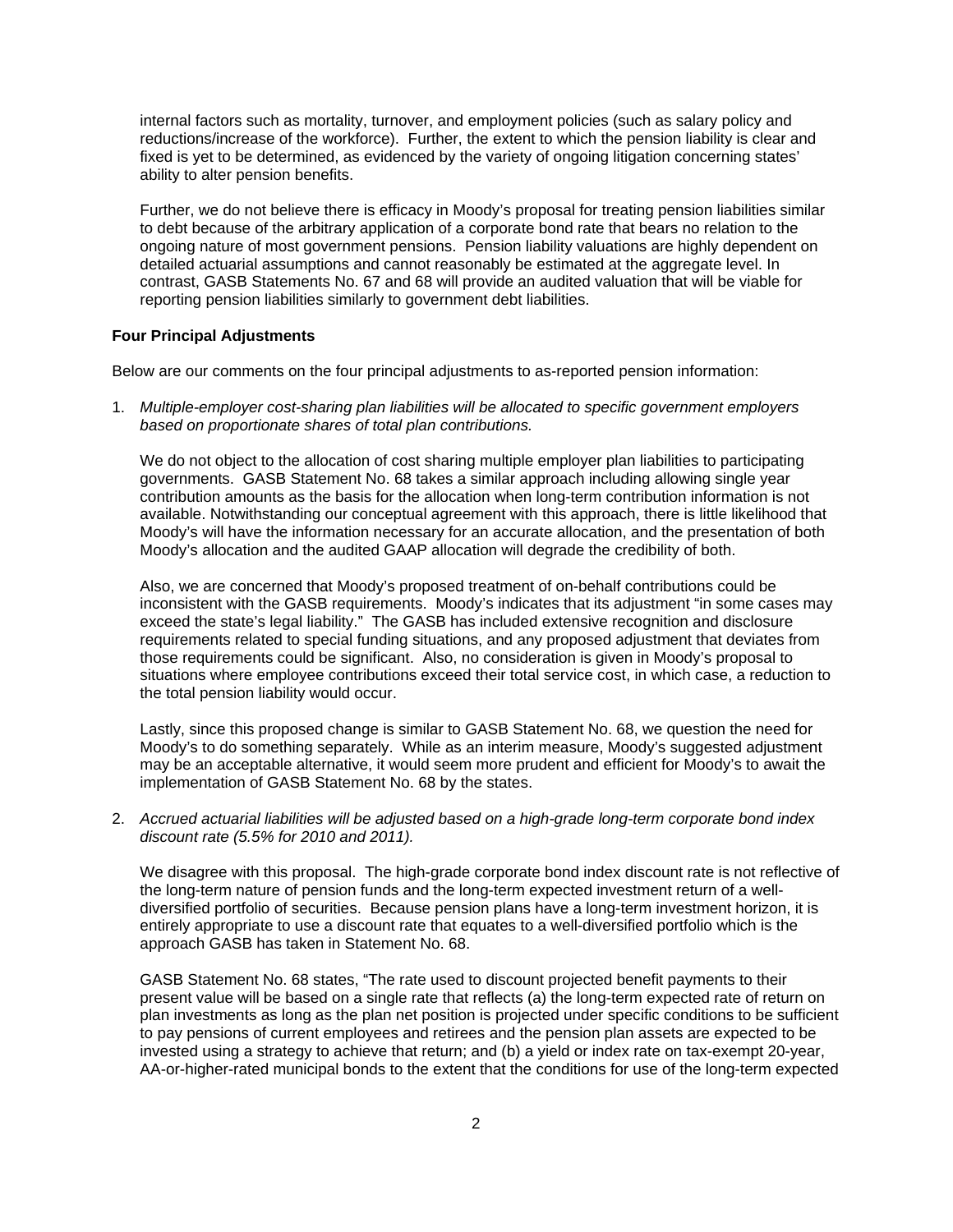rate of return are not met." The GASB discount rate requirements were established after deliberation and consideration of a number of discount rate approaches and we believe better reflects the longterm nature of state government pension plans.

We do not believe that Moody's proposed rate, while it would be easier to calculate and apply, represents a better, more theoretically sound alternative. Quite frankly, our concern is that users will misinterpret a pension plan's financial status and continuing financial obligation if Moody's utilizes a single valuation method (a high-grade corporate bond index discount rate) and publishes only the data from this single method.

3. *Asset smoothing will be replaced with reported market or fair value as of the actuarial reporting date.* 

The GASB also will require use of market/fair value of assets in computing the net pension liability. However, although the impact on the liability will be reflected as of the measurement date, the impact on pension expense for differences between actual and estimated returns on assets will be amortized over a closed five-year period. Moody's is not clear on how the impact on pension expense would be handled under its proposal, but we recommend they adopt a process to mimic the GASB amortization requirements.

Again, as suggested previously, it would seem more prudent and efficient for Moody's to await the implementation of GASB Statement No. 68 by the states.

4. *Annual pension contributions will be adjusted to reflect the foregoing changes as well as a common amortization period.* 

We do not believe that pension contribution amounts should be recalculated. As noted in the GASB statements, financing pensions is "a policy decision for government officials or other responsible authorities to make." Whether contributions are based on actuarial determined amounts or on some other basis, a third party should not define a one-size-fits-all funding parameter. GASB Statement No. 68 includes disclosure and required supplementary information (RSI) information that will allow readers to assess the adequacy of a plan's funding policy without defining a standard funding approach.

Further, the use of an arbitrary amortization period (17 years) is very disconcerting given that governments have widely varying average remaining service lives in their employee populations. In addition, governments are establishing new tiers of employee benefits that result in later retirements and longer average remaining service lives. Moody's proposed approach will seriously compromise accuracy in the quest for comparability. Financial information must meet multiple objectives not just the single comparability objective.

# **Additional Miscellaneous Comments**

We offer the following additional comments based on our review of the document.

- Footnote 1 on page 1. "*These adjustments do not apply to the non-profit sector, including hospitals and higher education, which must meet uniform accounting and funding standards set by the Financial Accounting Standards Board*." This statement regarding higher education is only correct when applied to private institutions. Higher education institutions that are governmental entities are required to follow GASB, not FASB.
- Last paragraph on page 1. "*We propose these adjustments to address the fact that government accounting guidelines allow for significant differences in key actuarial and financial assumptions, which can make statistical comparisons across plans very challenging*." It would seem appropriate for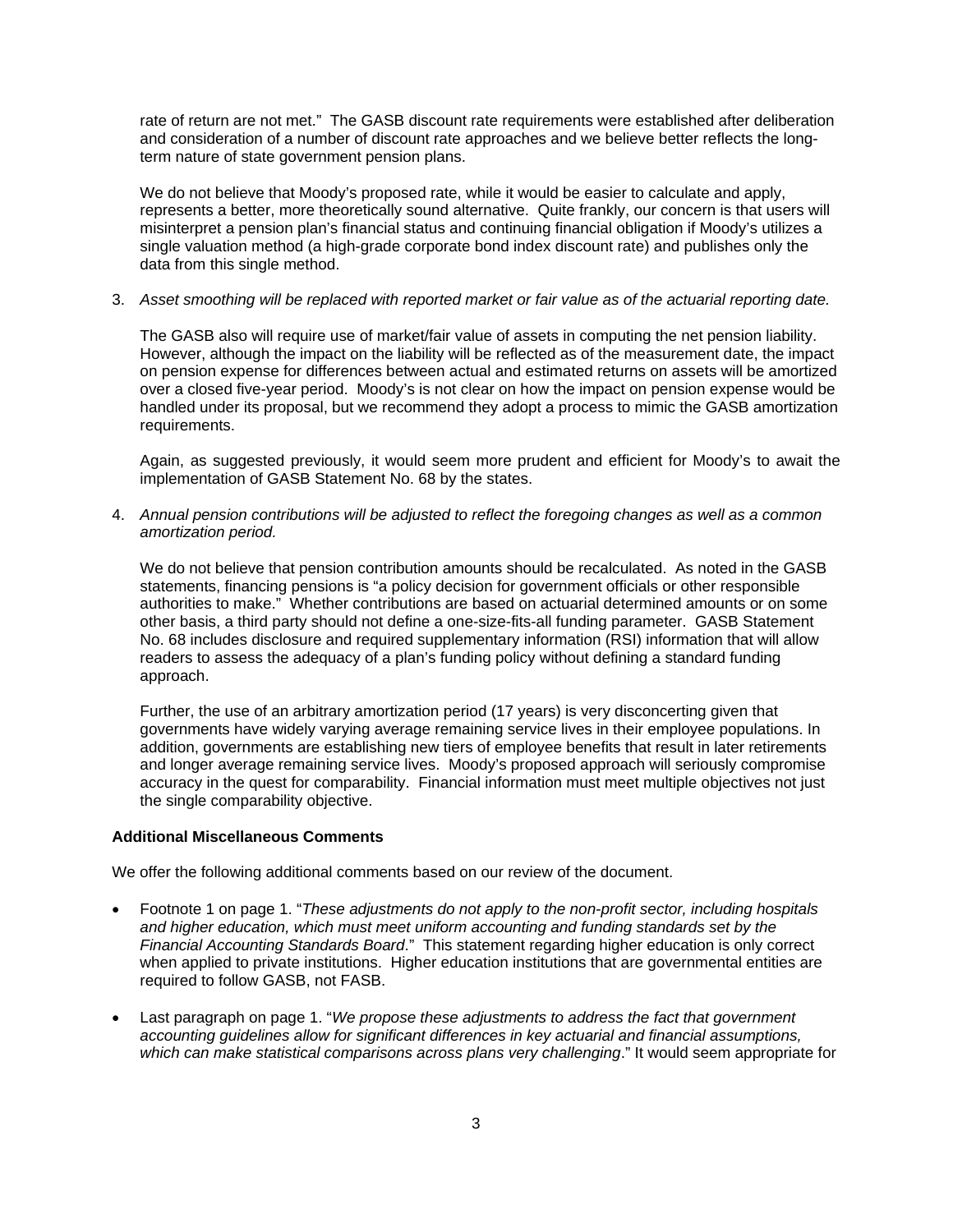Moody's to recognize in this sentence that GASB has issued two new standards that require consistency in application of key actuarial and financial assumptions.

- Page 2, first bulleted item. "The usefulness of the adjustments in enhancing the comparability of pension obligations among state and local government entities." We do not believe such adjustments will be either correct or useful. Actuarial methods apply the discount rate at the level of individual employees, and there is no acceptable methodology for Moody's to apply the proposed 5.5 percent discount rate to the plan in the aggregate. In addition, because the proposed discount rate will not be applied at the individual employee level and because it will not follow GASB's conditional application of a bond index rate, it will introduce an unaudited pension valuation number that will not align with audited amounts and will bring additional confusion to an already misunderstood area of financial reporting.
- Page 2, midpage. "*The proposed adjustments described in this Request for Comment would nearly triple fiscal 2010 reported unfunded actuarial accrued liability ("UAAL") for the 50 states and our rated*  local governments, increasing UAAL to \$2.2 trillion from \$766 billion." It is difficult to understand how Moody's can assert that state ratings will not change if they are contributing material to this tripling of the UAAL; it appears that the states are a significant part of this increase given the last sentence in the same paragraph where Moody's asserts that state contributions would need to increase 352 percent for 2010 under its model. The only way to reconcile the liability increase and the unchanging ratings is to recognize that Moody's and other statistical ratings agencies already are recognizing the full effect of state's pension liabilities in the ratings provided. The result is there is little benefit to be provided by the proposed change while there will be significant cost to the credibility of all governmental financial reporting because of Moody's presentation of an unaudited valuation amount in competition with the generally accepted and audited GASB standards-based amount.
- Page 3, paragraph 3. *"While the funded ratio (ratio of assets to liabilities) is a highly visible measure of pension condition, it does not relate the size of unfunded pension obligations to the scale of an issuer's resources."* This attempt at comparability by reference to Gross Domestic Product does not honor the citizen's ability through elected officials to set the size of government. A government's resources, whether measured in GDP or revenues, is not necessarily related to its employee/retiree population. Therefore, we believe that GASB's measure of UAAL as a percentage of covered payroll to be a more relevant measure of a pension's impact on the citizen's willingness to fund personal services costs of operating the government.
- Page 4, paragraph 2. *"Once it is in effect, we believe differences in some key financial assumptions, such as determination of investment rates of return and discount rates will persist across the public plan landscape."* After recognizing on page 4 that already-issued GASB standards will address the core issues raised, the proposal discounts that fact by challenging the standard setter's rates of return and related liability discount rates. We believe that each plan's risk tolerance, investment horizon, investment expertise, and access to specialized investments dictates a unique investment return assumption that should not be one-size-fits-all as the proposal recommends. Under the new GASB standards, variances in investment assumptions will promptly be reflected in the Net Pension Liability. It will be of much greater value to all financial statement readers to know how the actual returns compared to projections for the plan than to know how actual returns compared to an arbitrary rate selected by a body that does not have standard setting authority or independence in the measurement of liabilities.
- Page 4, paragraph 4. *"We propose these adjustments for the purpose of providing greater clarity and comparability to investors, and to assess the scale of pension liabilities in a way comparable to debt obligations. We are not suggesting that they be a guide, standard or requirement for a state or local governments to fund these obligations."* As discussed above, we believe the proposed comparability will be significantly inaccurate and potentially misleading. Clarity will not result when the aggregated adjustment and the arbitrary discount rate does not align with the GASB required presentation. The credibility of Moody's and of all governmental financial reporting will suffer. It is of little consolation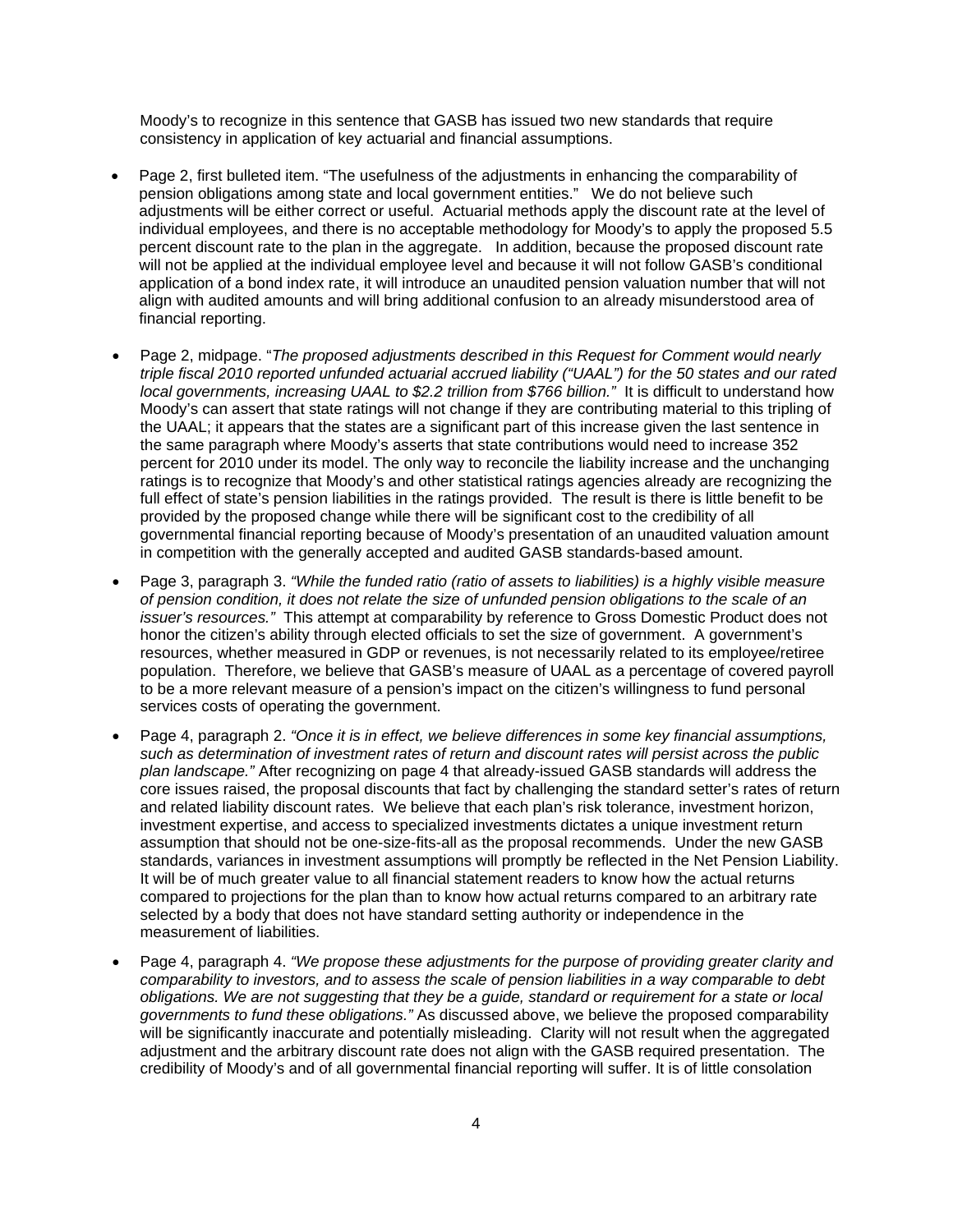that the proposal does not purport to be a guide, standard, or requirement for funding the liability – the same is true of GASB's Statements No. 67 and 68.

- Page 4, Footnote 3. *"GASB 68 is expected to be published in August 2012."* GASB 68 was published June 25, 2012.
- Page 5, paragraph 3. *"In a very few cases, states have not disclosed the contribution information necessary for us to allocate a specific cost-sharing allocation to the state. In those instances, we would assume the state share is 100%, until better public disclosure is available. We would, however, allocate CSP liability shares to the rated local government participants in the usual manner."* The assumptions throughout this section proposed for adoption in the absence of information are extreme. The necessity of such assumptions points to conceptual flaws of the approach when information is not available. We believe the investing community would be better served by Moody's waiting for the GASB pension standards to be in place than to be presented with amounts that even the proposal recognizes will be inaccurate.
- Page 6, bullet 1. *"Investment return assumptions in use by public plans today are inconsistent with actual return experience over the past decade (when total returns on the S&P 500 index grew at about 4.1% annually) and today's low fixed-income yield environment."* This statement implies a funding approach rather than a liability approach. Pensions invest with a horizon up to 70 years (a twenty year old employee expected to live to age 90). While a prudent government should adjust funding actions to reflect near term trends, the 10-year return is not relevant to the measurement of an actuarial liability. Unfortunately, it is likely that our economy will continue to generate asset bubbles such as the tech bubble, the housing bubble, and the derivatives bubble that will mitigate the current short-term low returns. It is also possible, should we not succumb to a deflationary spiral, that real inflation resulting from years of fiscal and monetary stimulation will make the 7.5 percent to 8.5 percent assumption appear woefully understated rather than overstated. Moody's proposal appears to react solely to the critics, some of whom have questionable motives, and fails to assess the longterm prospects for plans that are adjusting to changing investment conditions at a measured pace. While the proposal is convenient for mitigating Moody's ratings risk, it is not reflective of the very longterm horizons under which pensions must be managed.
- Page 6, bullet 3. *"A high-grade bond index is a reasonable proxy for government's cost of financing portions of its pension liability with additional bonded debt."* It is misleading to presume that a bond index is appropriate because stressed governments will follow one bad fiscal decision (i.e., underfunding its pension), with another bad decision (i.e., bond financing its underfunding). It is much more likely that governments will declare actuarial necessities to escape the contracts requirement and then lower benefits of existing retirees.
- Page 6 paragraph 6. *"This proposed approach to the discount rate is similar to that used in the private sector, where Financial Accounting Standards Board (FASB) regulations require pension systems to discount assets at a rate consistent with the yield on high-quality corporate bonds."* There is no basis for comparing government pensions to the private sector. The private sector has the ability to shed its pension liabilities to the federal government when its economic model fails. In the event of government pension funding shortfalls, a state government is forced to either alter benefits structures or employ its taxing and fee authority.
- Page 6 paragraph 7. *"To implement the discount rate adjustment, we propose using a common 13 year duration estimate for all plans. This is a measure of the time-weighted average life of benefit payments. Each plan's reported actuarial accrued liability ("AAL") is projected forward for 13 years at the plan's reported discount rate, and then discounted back at 5.5%. This calculation results in an increase in AAL of roughly 13% for each one percentage point difference between 5.5% and the plan's discount rate. For example, a plan with a \$10 billion reported AAL based on a discount rate of 8% would have an adjusted AAL of \$13.56 billion, or 35.6% greater than reported."* This text is written as if the AAL is measured at the retirement date (assuming an aggregate average postemployment life expectancy of 13 years). We do not believe that reflects what occurs in measuring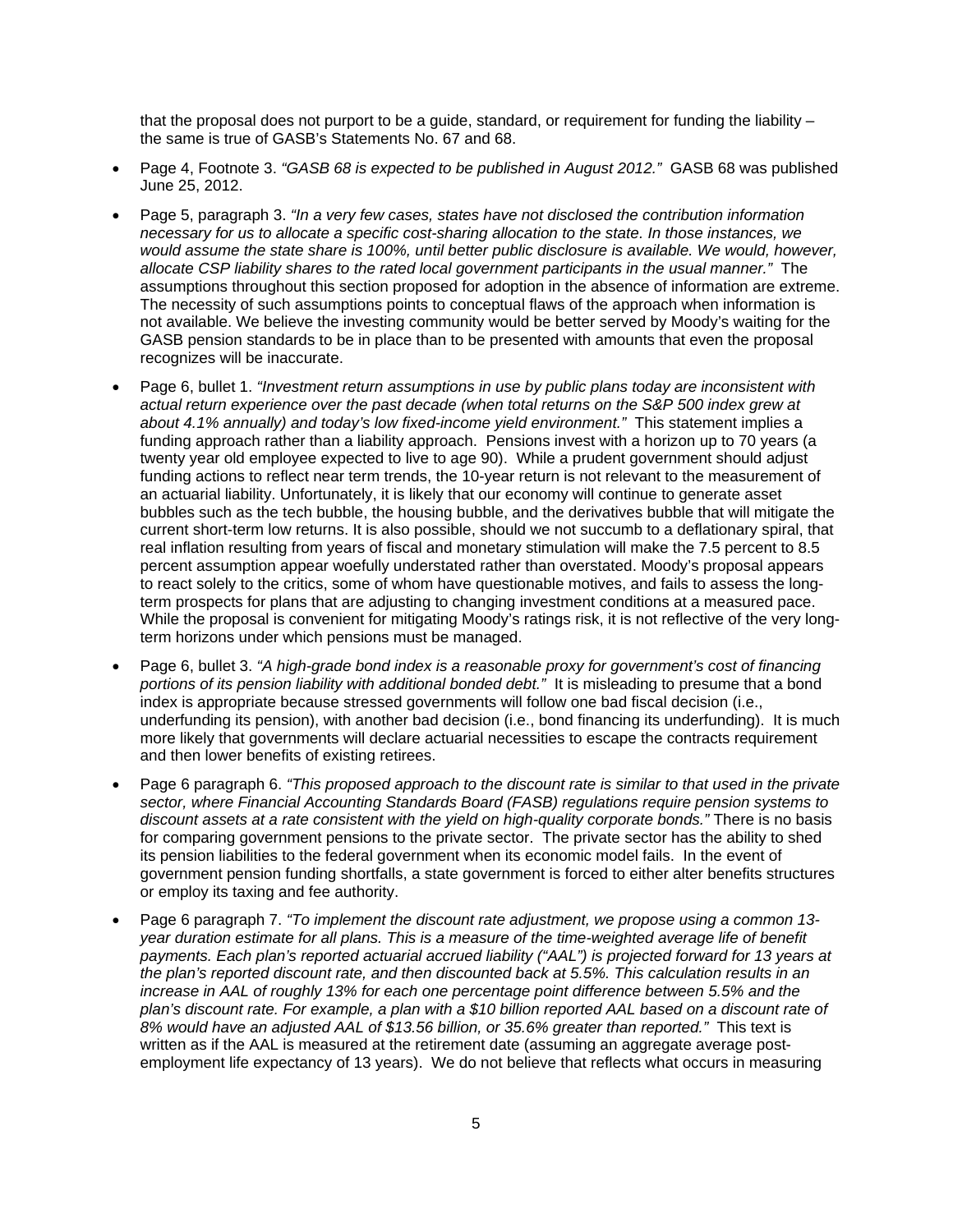the AAL. The AAL represents the liability at the valuation date and reports the allocation of that liability to past and current service but not the portion allocated to future service. The Moody's adjustment proposal ignores the remaining service lives of current employees (previously cited by Moody's as 17 years in aggregate average) and the actuarial allocation methodology used. These assumptions are too broad and inaccurate to produce meaningful results.

- Last paragraph on page 6 (and all of page 7 and much of page 8) on asset and liability smoothing. "*While reducing the volatility of required contributions, this practice can distort the size of unfunded*  liabilities and limit comparability, particularly when there have been wide swings in investment *performance."* We do not agree with this statement. Pension contributions are often set in state statute and do not react promptly to market volatility even if the valuations are done using market values rather than smoothed market values. In most states legislators appropriately consider the long-term solvency of the plan when setting contribution requirements not the market value of the day. Due to the time involved in the actuarial valuation process and the legislative cycle, reacting to market based valuations is not feasible or prudent. Comparability is not limited under the smoothed market values approach because most plans use comparable smoothing techniques. When a plan does not use the generally acceptable smoothing period, that condition is disclosed and investors are aware that the plan sponsors may be manipulating the plans valuation. The proposal appears shortsighted in that it addresses the risk related to lagging valuations in a declining market, but seems to ignore that ratings agencies and investors benefit when smoothed valuations prevent understating the UAAL in a rising market. It is informative that the call to "fix" smoothing was not heard during the technology or housing bubbles that overheated the markets. Given the long-term horizon of pension liabilities, a successful plan will most closely match the long-term return rates. Human beings are notoriously unreliable in making long-term decisions when presented with short-term data, but plan managers are trained to understand this phenomenon. The proposed GASB standards will provide adequate recognition and disclosure for ratings agencies and investors to assess whether smoothing is inappropriately affecting plan valuations or whether it is appropriately damping market bubbles that cause valuations that are not representative of the long-term funding condition.
- Page 8, last paragraph. "*New discount rate applied to normal cost*." The approach described in this paragraph ignores that the actuarial discount rate is also applied in the retirement period (when no contributions are being made) – not just during the remaining service life of the employee. Correctly applying the discount rate would require knowledge of the life expectancy of the employee/retiree. Actuarial methods recognize such information is population specific and apply the statistics on a person-by-person basis; averaging assumptions are not valid within a plan or across plans. Such averaging assumptions may be marginally accurate across the industry, but governments pay ratings agencies for individual credit ratings, not for the application of sector-wide assumptions to their issuances.
- Page 9, paragraph 1. *"Uniform amortization of the UAAL."* While the proposal notes that its 17-year amortization period is similar to the GASB 68 standard, it provides no basis for selection of that period. The UAAL comprises portions related to current employees and to beneficiaries long since retired. It is significantly dependent on the current valuation of assets. As a result, there is no relationship of UAAL to the remaining service life of the current employees. The government cannot reasonably be presumed to be shutting down at the end of the average remaining service life. The selection of any amortization period is arbitrary, and we believe GASB selected average remaining service life primarily to ensure that closed plans would be required to recognize their full UAAL as a Net Pension Liability. As noted in response to other assumptions, the proposal's selection of 17 years is unlikely to be representative of any individual government, and thus will produce an amortization amount that does not align with the GASB Statement No. 68 amount. Governments may be unwilling to pay for ratings services that apply unaudited sector averages rather than accurately assessing the individual government's pension liabilities.
- Page 9, paragraph 4. *"This change decreases the funded ratio to 55%. With the additional adjustment of asset valuation, the sector's UAAL grows to \$1.056 trillion, or 74% of total annual state revenues,*